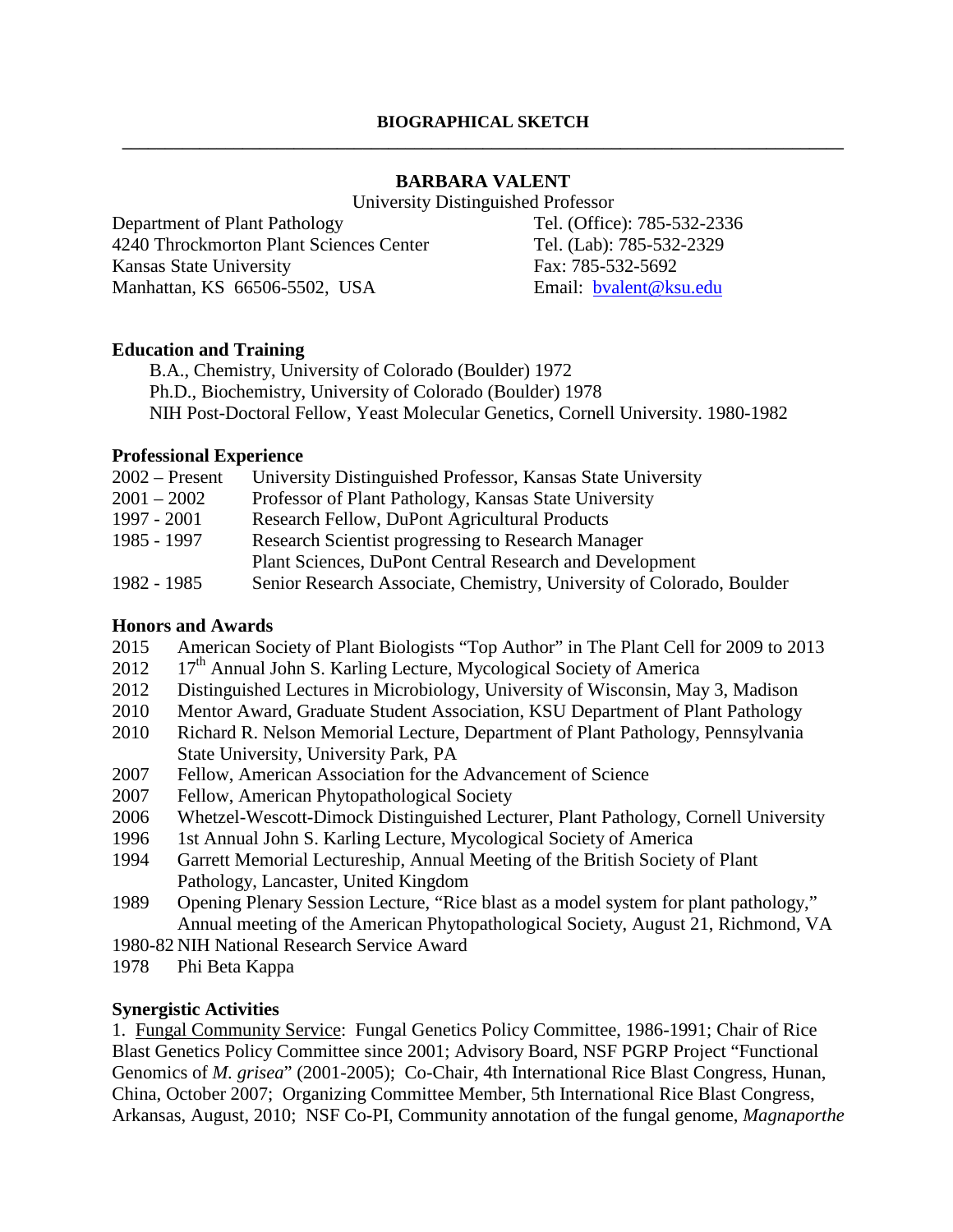*grisea-Oryza sativa* Interaction Database [\(http://www.mgosdb.org/\)](http://www.mgosdb.org/); Fungal Genetics Policy Committee, 2005-2011; Organizing Committee Member, 6th International Rice Blast Congress, South Korea, August 2013; Advisory Board Member for the Fungal Genetics Stock Center since 2015. Organizing Committee Member, 7th International Rice Blast Congress, the Philippines, October, 2016.

2. Wheat Blast Community Service: Project Director, USDA-NIFA Integrated Project (2013- 2018) entitled "Novel Strategies for Managing Blast Diseases on Rice and Wheat." Leading an interdisciplinary team of research and Extension specialists from diverse universities and institutions in the U.S. and South America. Goals are to leverage knowledge from blast research to improve U.S. rice production and to prepare for potential introduction of wheat blast, a new disease in South America, into the US wheat crop; Participant - 1<sup>st</sup> International Wheat Blast Workshop, Brazil, 2010; Founding member - International Wheat Blast Consortium to coordinate global wheat blast research; Project Leader - Development of the Recovery Plan for Wheat Blast Disease, National Plant Disease Recovery System, Homeland Security Presidential Directive 9. 2014 and ongoing: Reviewer for the USDA-APHIS New Pest Response Guideline (NPRG) for wheat blast (*Magnaporthe oryzae*). Vice-chair for organization of the 2nd International Workshop on Wheat Blast (IWWB) to be held April 6-10, 2016, at Costão do Santinho, Florianópolis, Brazil.

3. Selected service to Professional Societies: American Phytopathological Society – Member/Chair of Awards and Honors Committee (2011-2015); AAAS – Member-at-Large, Sec. O, Agriculture, Food, and Renewable Resources (2009-2013); Member/Chair of Electorate Nominating Committee of Section O (1997-1999).

4. Selected National and International Committees and Boards: Selection jury for the Wolf Prize in Agriculture (2000-2001); Board of Trustees, Centro Internacional de Agricultura Tropical (CIAT), 1999-2006; Scientific Advisory Board, Max Planck Institute for Terrestrial Microbiology, Marburg, Germany since 2009; Non-Resident Fellow, The Samuel Roberts Noble Foundation Inc, Plant Biology Division since 2009.

5. Contributions to Education: Chair - Kansas State University Interdepartmental Genetics Program since 2004. Member - Biotechnology Curriculum Planning Committee since 2010. Major Professor for 5 graduate students (4 have completed PhDs at KSU), 12 post-doctoral fellows, 8 undergraduates and 3 exchange students (from Korea, Germany, Colombia). At KSU, served on graduate student committees for 28 PhD or MS students. Current Teaching: Fungal Genetics (PLPTH927); Resistance to Plant Disease (PLPTH755); Molecular Plant Microbe Interactions (PLPTH910).

# **Refereed Journal Articles since 2000:**

- Oliveira-Garcia, E. and **B. Valent**. 2015. How eukaryotic filamentous pathogens evade plant recognition, Current Opinion in Microbiology, doi:10.1016/j.mib.2015.06.012.
- Shew, A.M., L.L. Nalley, D.M. Danforth, B.L. Dixon, R.M. Nayga, Jr., A.-C. Delwaide and **B. Valent**. 2015. Are all GMO's the same? Consumer acceptance of cisgenic rice in India. Plant Biotechnology Journal, In Press.

Cruz, C. D., J. Kiyuna, W.W. Bockus, T.C. Todd, J.P. Stack and **B. Valent**. 2015. *Magnaporthe*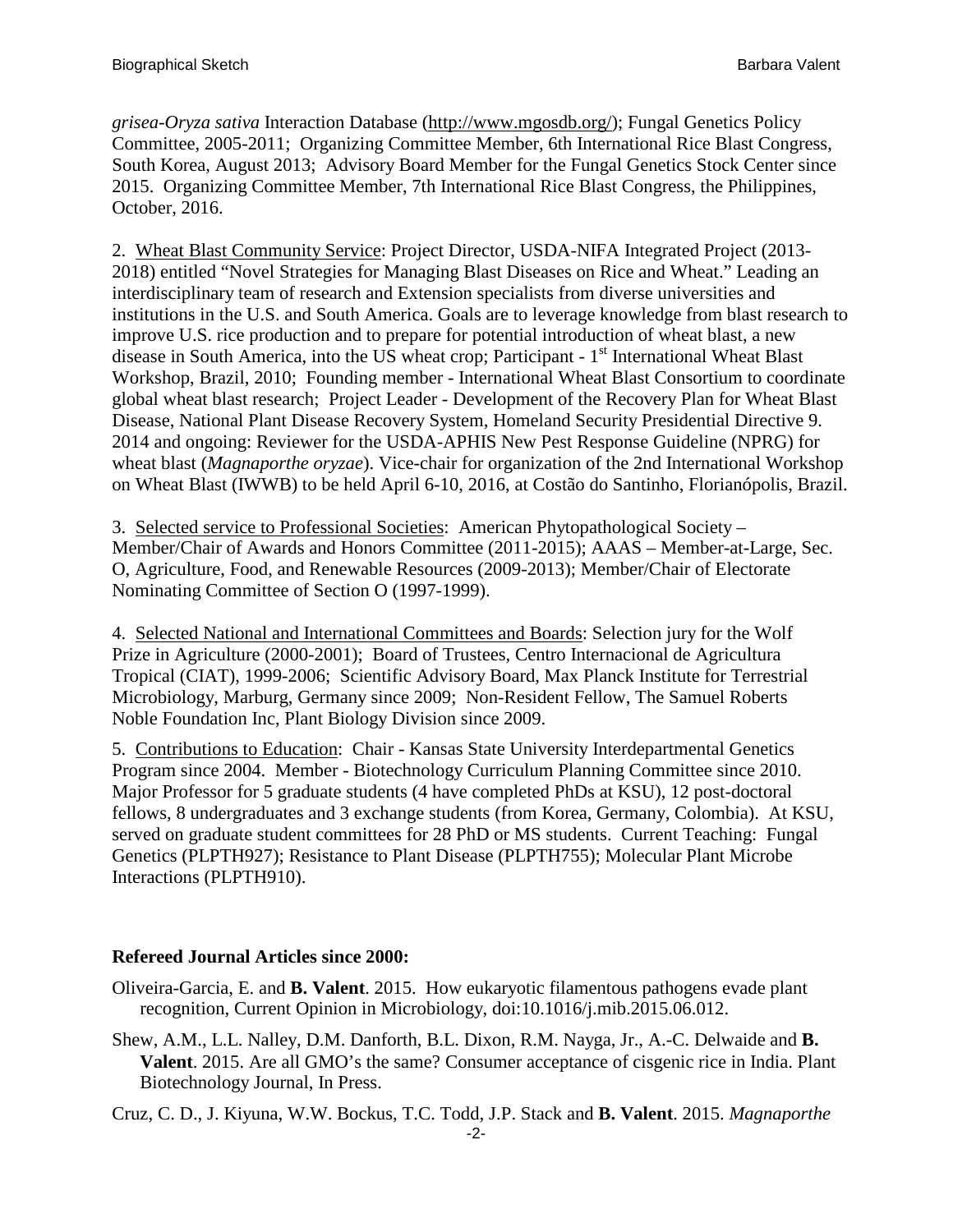*oryzae* conidia on basal wheat leaves as a potential source of wheat blast inoculum. Plant Pathology, doi: 10.1111/ppa.12414.

- Gong X., O. Hurtado, B. Wang, C. Wu, M. Yi, M.C. Giraldo, **B. Valent**, M. Goodin and M. Farman. 2015. pFPL vectors for high-throughput protein localization in fungi: detecting cytoplasmic accumulation of putative effector proteins. Molecular Plant-Microbe Interactions, 28: 107-121.
- Bakkeren, G. and **B. Valent**. 2014. "Do pathogen effectors play peek-a-boo?" Frontiers in Plant Science 5:731, doi: 10.3389/fpls.2014.00731
- Giraldo, M.C., and **B. Valent**. 2013. Filamentous plant pathogen effectors in action. Nature Reviews Microbiology 11: 800-814
- Giraldo, M.C., Y.F. Dagdas, Y.K. Gupta, T.A. Mentlak, M. Yi, A. L. Martinez-Rocha, H. Saitoh, R. Terauchi, N.J. Talbot, **B. Valent**. 2013. Two distinct secretion systems facilitate tissue invasion by the rice blast fungus *Magnaporthe oryzae*. Nature Communications 4:1996, doi:10.1038/ncomms2996
- Yi, M. and **B. Valent**. 2013. Communication between filamentous pathogens and plants at the biotrophic interface. Annual Review of Phytopathology 51: 587-611
- Park, C-H, S. Chen, G. Shirsekar, B. Zhou, C.H. Khang, P. Songkumarn, Y. Ning, M. Bellizzi, **B. Valent**, and G.-L. Wang. 2012. The *Magnaporthe oryzae* effector AvrPiz-t targets the RING E3 ligase APIP6 for suppression of PAMP-triggered immunity in rice. The Plant Cell 24: 4748-4762
- Cruz, C. D., W. W. Bockus, J. P. Stack, X. Tang, **B. Valent**, K. F. Pedley and G. L. Peterson. 2012. Preliminary assessment of resistance among U.S. wheat cultivars to the Triticum pathotype of *Magnaporthe oryzae*. Plant Disease 96: 1501-1505
- Kour, A., K. Greer, **B. Valent**, M.J. Orbach and C. Soderlund. 2012. MGOS: Development of a community annotation database for *Magnaporthe oryzae*. Molecular Plant-Microbe Interactions 25: 271-278
- Chuma, I., C. Isobe, Y. Hotta, K. Ibaragi, N. Futamata, M. Kusaba, K. Yoshida, R. Terauchi, Y. Fujita, H. Nakayashiki, **B. Valent**, and Y. Tosa. 2011. Multiple Translocation of the AVR-Pita Effector Gene among Chromosomes of the Rice Blast Fungus *Magnaporthe oryzae* and Related Species, PLoS Pathogens 7(7): e1002147. doi:10.1371/journal.ppat.1002147
- Khang, C.H., R. Berruyer, M.C. Giraldo, P. Kankanala, S.-Y. Park, K. Czymmek, S. Kang and **B. Valent**, 2010. Translocation of *Magnaporthe oryzae* effectors into rice cells and their subsequent cell-to-cell movement. The Plant Cell, 22:1388-1403. (*Highlighted in Nature Reviews Microbiology 8: 466-467, 2010, and in The Plant Cell 22: 996, 2010; Rated "F1000 Biology Factor 6, Must Read")*
- **Valent, B.** and C.H. Khang. 2010. Recent advances in rice blast effector research. Current Opinion in Plant Biology 13: 434-441. (*Featured on the cover of the journal*)
- Mosquera, G., M.C. Giraldo, C.H. Khang, S. Coughlan, and **B. Valent**. 2009. Interaction transcriptome analysis identifies *Magnaporthe oryzae* BAS1-4 as biotrophy-associated secreted proteins in rice blast disease. The Plant Cell, 21:1273-1290. (*Rated F1000 Biology Factor 6, Must Read*)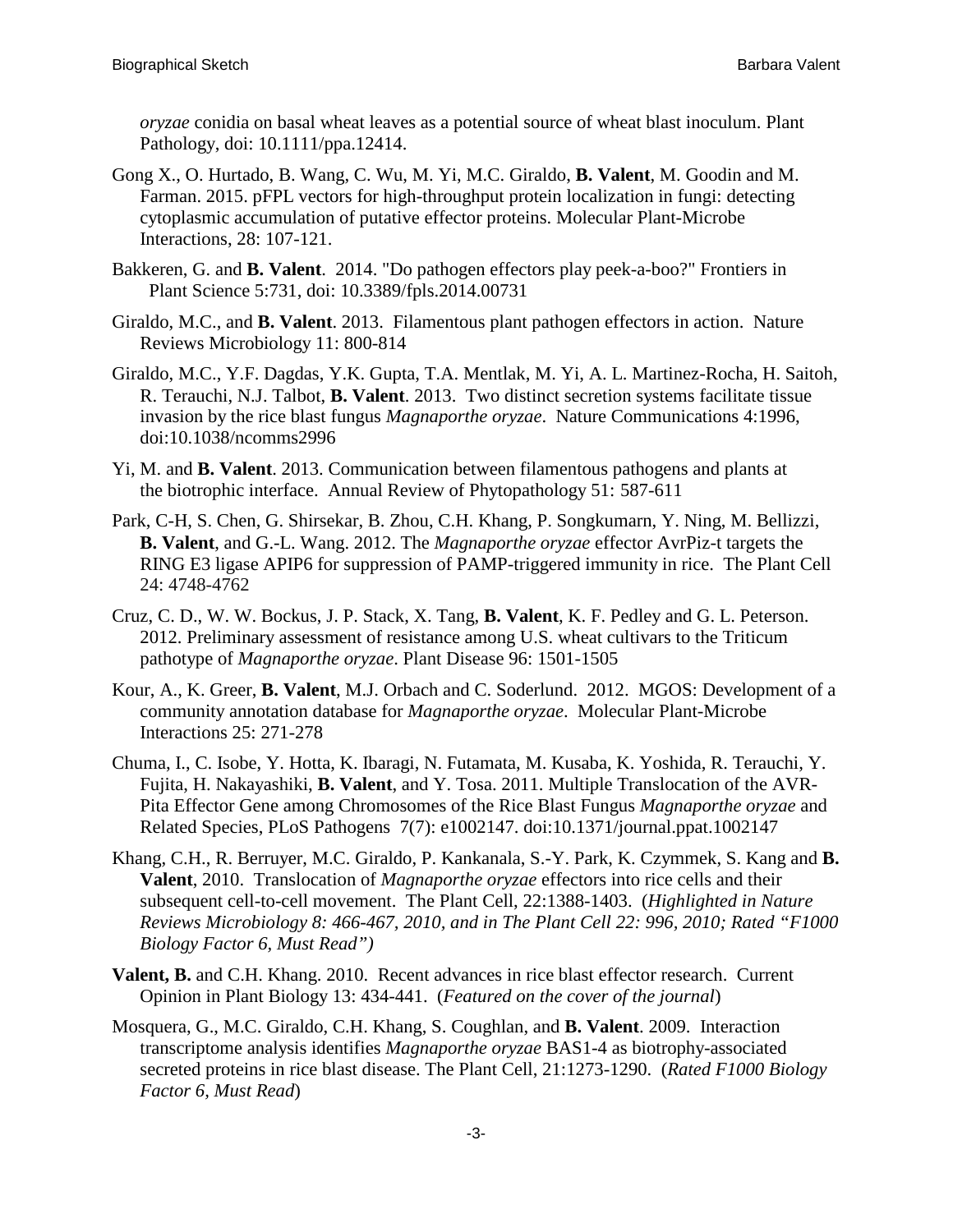- Yi, M., M.-H. Chi, C.H. Khang, S.-Y. Park, S., Kang, **B. Valent** and Y.-H. Lee. 2009. The ER chaperone LHS1 is involved in asexual development and rice infection by the blast fungus *Magnaporthe oryzae*. The Plant Cell, 21:681-695. (*Highlighted in The Plant Cell 21:366, 2009*)
- Khang, C.-H., S.-Y. Park, Y.-H. Lee, **B. Valent** and S. Kang. 2008. Genome organization and evolution of the *AVR-Pita* avirulence gene family in the *Magnaporthe grisea* species complex. Molecular Plant-Microbe Interactions, 21:658-670.
- Wang, Z., Lin, H., **Valent, B**, Rutger, J.N. and Jia, Y. 2007. Cytological and molecular analyses of disease resistance to the rice blast fungus. Chinese J. of Rice Sci. 21: 335-340. (In Chinese, English abstract, English version of manuscript published by this journal in November). 2007.
- Kankanala, P, K. Czymmek and **B. Valent**, 2007. Roles for rice membrane dynamics and plasmodesmata during biotrophic invasion by the blast fungus. The Plant Cell, 19:706-724. (*Rated F1000 Biology Factor 6, Must Read*)
- Berruyer, R., S. Poussier, P. Kankanala, G. Mosquera, and **B. Valent**. 2006. Quantitative and qualitative influence of inoculation methods on *in planta* growth of rice blast fungus. Phytopathology, 96:346-355.
- Couch, B.C., I. Fudal, M.-H. Lebrun, D. Tharreau, **B. Valent**, P.van Kim, J.L. Notteghem, and L.M. Kohn. 2005. Origins of host-specific populations of the blast pathogen, *Magnaporthe oryzae*, in crop domestication with subsequent expansion of pandemic clones on rice and weeds of rice. Genetics 170:613-630.
- Jia, Y., G.T. Bryan, L. Farrall, and **B. Valent**. 2003. Natural variation at the *Pi-ta* rice blast resistance locus. Phytopathology 93: 1452-1459.
- Jia, Y., **B. Valent**, and F.N. Lee. 2003. Determination of host responses to *Magnaporthe grisea* on detached rice leaves using a spot inoculation method. Plant Disease 87: 129-133.
- Liao, D.-I., J. E. Thompson, S. Fahnestock, **B. Valent** and D. B. Jordan. 2001. A structural account of substrate and inhibitor specificity differences between two naphthol reductases. Biochemistry, 40:8696-8704.
- Kang, S., M. H. Lebrun, L. Farrall and **B. Valent**. 2001. Spontaneous gain of virulence by insertion of MGR586, an inverted repeat transposon in the rice blast fungus. Molecular Plant-Microbe Interactions, 14:671-674.
- Liao, D.-I., G. S. Basarab, A. A. Gatenby, **B. Valent** and D. B. Jordan. 2001. Structures of trihydroxynaphthalene reductase-fungicide complexes: implications for structure-based design, an active-site water molecule, and substrate specificity. Structure, 9:19-27.
- Thompson, J. E., S. Fahnestock, L. Farrall, D.-I. Liao, **B. Valent** and D. B. Jordan. 2000. The second naphthol reductase of fungal melanin biosynthesis in *Magnaporthe grisea*, tetrahydroxynaphthalene reductase. The Journal of Biological Chemistry, 275:34867- 34872.
- Orbach, M. J., L. Farrall, J. A. Sweigard, F. G. Chumley and **B. Valent**. 2000. A telomeric avirulence gene determines efficacy of the rice blast resistance gene *Pi-ta*. The Plant Cell, 12:2019-2032.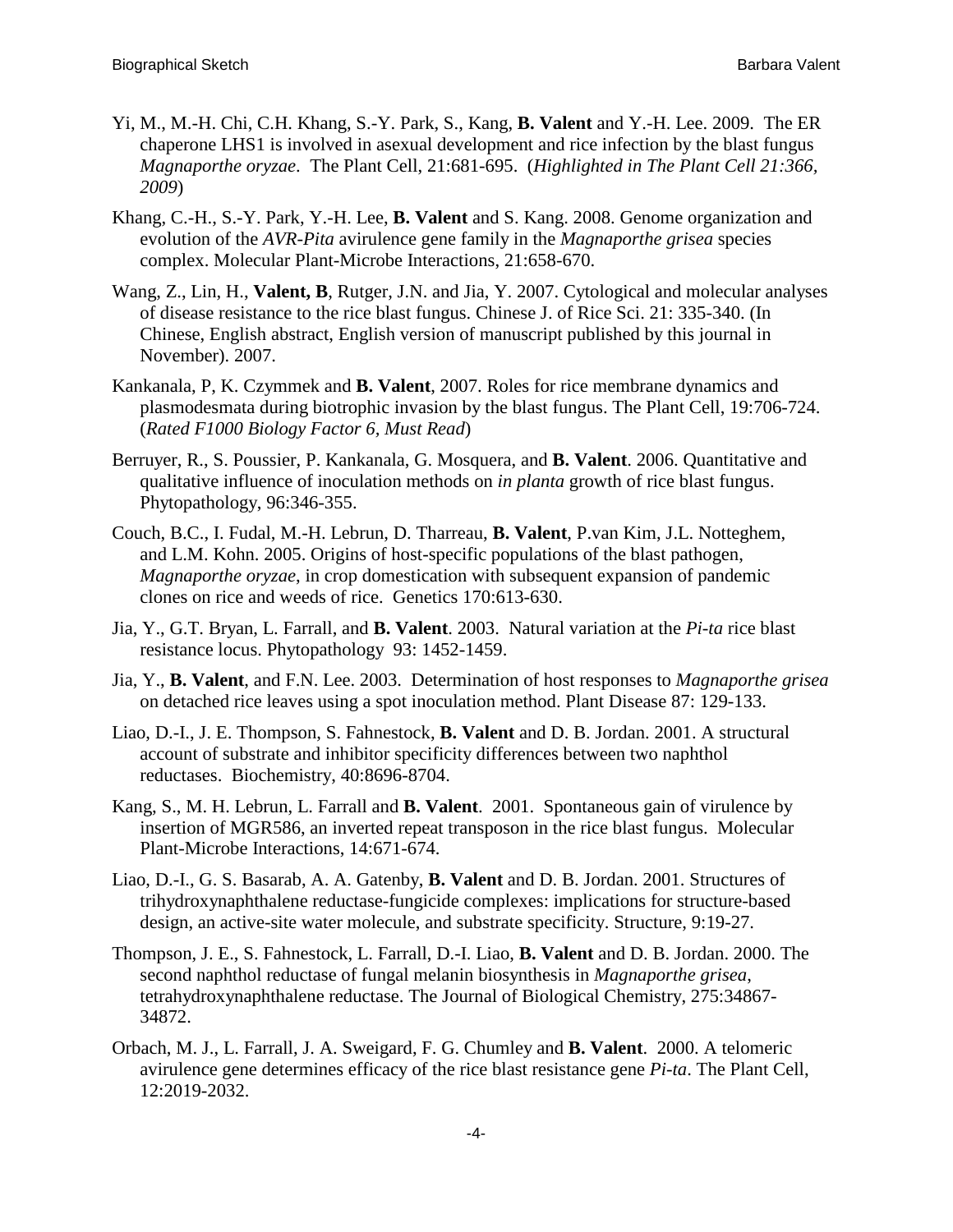- Bryan, G. T., K.-S. Wu, L. Farrall, Y. Jia, H. P. Hershey, S. A. McAdams, K. N. Faulk, G. K. Donaldson, R. Tarchini, and **B. Valent**. 2000. A single amino acid difference distinguishes resistant and susceptible alleles of the rice blast resistance gene *Pi-ta*. The Plant Cell, 12:2033-2046.
- Jia, Y., S. A. McAdams, G. T. Bryan, H. P. Hershey and **B. Valent**. 2000. Direct Interaction of resistance gene and avirulence gene products confers rice blast resistance. The EMBO Journal, 19:4004-4014.

#### **Non-Refereed Articles, Chapters, Books (since 2000)**

- Bockus, W. W., C. C. Cruz, J. P. Stack and **B. Valent**. 2015. Effect of seed-treatment fungicides on sporulation of Magnaporthe oryzae from wheat seed, 2014. (online) Plant Disease Management Reports 9:ST0004. DOI:10.1094/PDMR09. The American Phytopathological Society, St. Paul, MN.
- **Valent, B.**, W.W. Bockus, C. D. Cruz, J. P. Stack, M. L. Farman, D. Hershman, P. Paul, G. L. Peterson, K. F. Pedley, and R. Magarey. 2013. Recovery plan for wheat blast caused by the *Magnaporthe oryzae* Triticum pathotype. National Plant Disease Recovery System [\(http://www.ars.usda.gov/research/docs.htm?docid=14271](http://www.ars.usda.gov/research/docs.htm?docid=14271) ). 1-33 pp.
- Bockus, W. W., C. C. Cruz, B. Kalia, B. S. Gill, J. P. Stack, K.F. Pedley, G.L. Peterson and **B. Valent,** 2012. Reaction of selected accessions of *Aegilops tauschii* to wheat blast, 2011. (online) Plant Disease Management Reports 6:CF005. DOI:10.1094/PDMR06. The American Phytopathological Society, St. Paul, MN.
- **Valent, B.**, C.H. Khang, M.C. Giraldo, M. Yi and M. Dalby. 2011. Towards understanding effector secretion, translocation and cell-to-cell trafficking during biotrophic invasion by the rice blast fungus. In: Proceedings of the US-Japan Seminar on Genome-Enabled Integration of Research in Plant-Pathogen Systems. (T. Wolpert, T. Shiraishi, eds.) APS Press, St. Paul, Minnesota, pp 81-92. *(Featured on the cover of the book)*
- **Valent, B.**, C.H. Khang, M.C. Giraldo, M. Yi and M. Dalby. 2011. Towards understanding effector secretion, translocation and cell-to-cell trafficking during biotrophic invasion by the rice blast fungus. In: *Proceedings of the US-Japan Seminar on Genome-Enabled Integration of Research in Plant-Pathogen Systems*. (T. Wolpert, T. Shiraishi, eds.) APS Press, St. Paul, Minnesota, pp 81-92. (*Featured on the cover of the book*)
- Khang, C.H. and **B. Valent**. 2010. *Magnaporthe oryzae*. *In: Cellular and Molecular Biology of Filamentous Fungi*. (edited by K.A. Borkovich and D.J. Ebbole) ASM Press. Washington D.C., pp 593-606.
- Kankanala, P., G. Mosquera, C.H. Khang, G. Valdovinos-Ponce and **B. Valent**. 2009. Cellular and molecular analyses of biotrophic invasion by the rice blast fungus. *In: Advances in Genetics, Genomics and Control of Rice Blast Disease.* (edited by G.L. Wang and B. Valent) Springer Science and Business Media, New York, New York, pp 83-91.
- *Advances in Genetics, Genomics and Control of Rice Blast Disease.* 2009. Edited by G.L. Wang and **B. Valent**. Springer Science and Business Media, New York, New York. 464 pp.